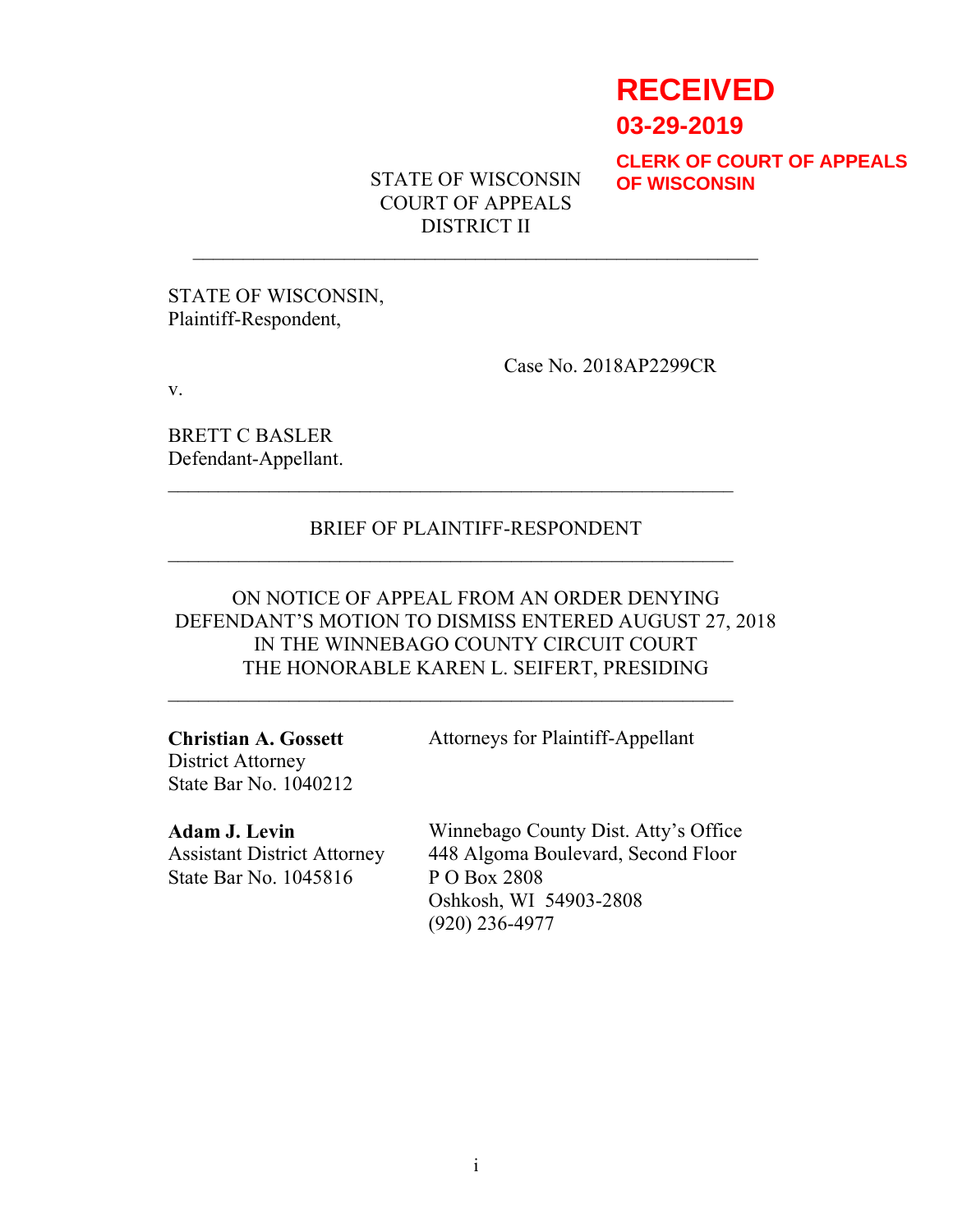## Table of Contents

| <b>Statement of Issue Presented for Review</b> |  |
|------------------------------------------------|--|
| Statement on Oral Argument and Publication     |  |
| Statement of the Case                          |  |
| Argument                                       |  |
| Conclusion                                     |  |
| Certification                                  |  |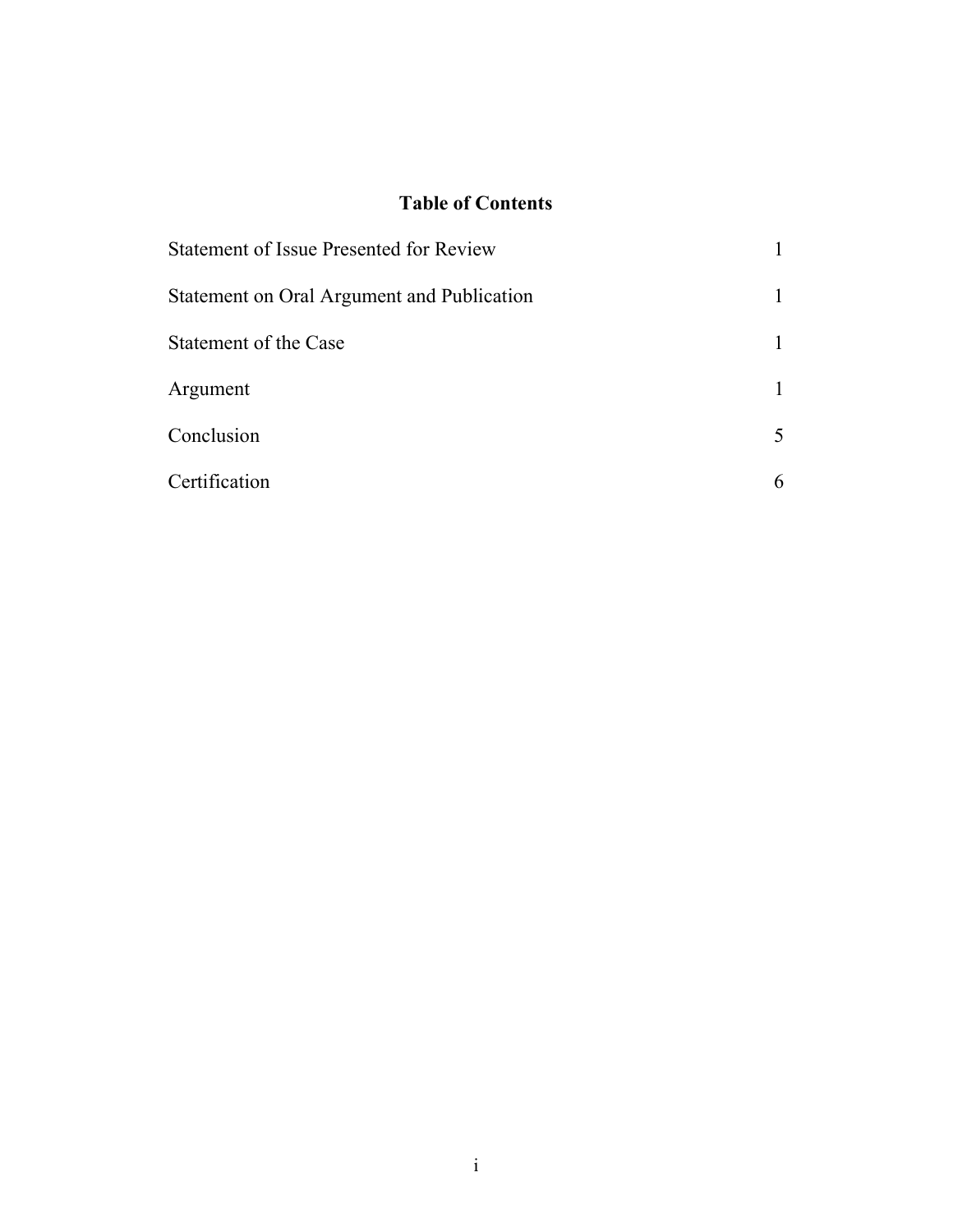# Cases Cited

| <i>State v. Dumstrey, 2016 WI3</i>               | $2 - 3$ |
|--------------------------------------------------|---------|
| <i>State v. Robinson, 2010 WI 80</i>             |         |
| <i>State v. Whitrock</i> , 161 Wis.2d 960 (1991) |         |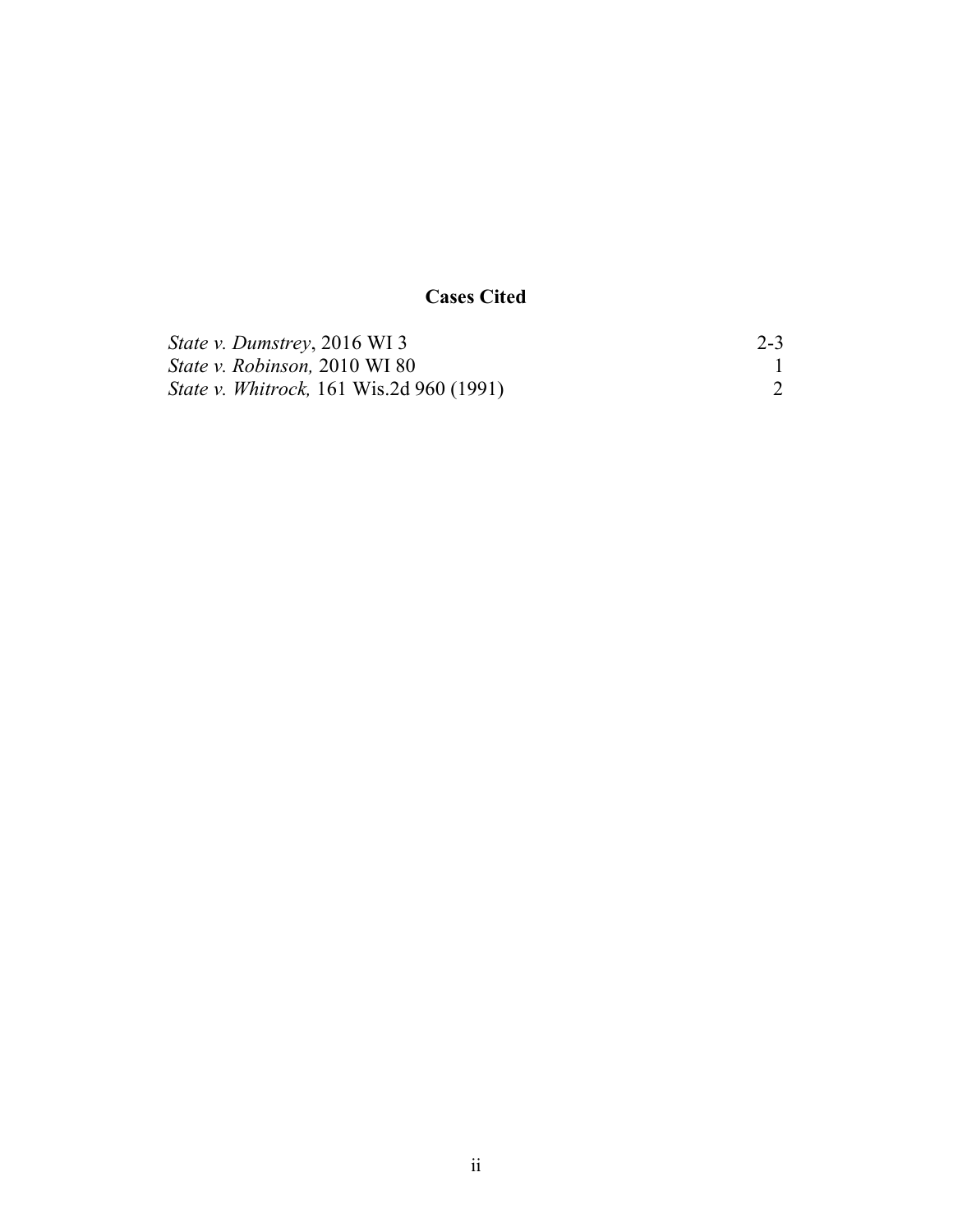#### I. Statement of Issues Presented for Review

- 1) Whether a knock on a door is a search? Trial Court Answered: No.
- 2) Whether the enclosed porch at 38 W. South Park Avenue was curtilage?

Trial Court Answered: No.

#### II. Statement on Oral Argument and Publication

The State is requesting neither publication nor oral argument, as this matter involves only the application of well-settled law to the facts of the case.

#### III. Statement of the Case

The State believes Mr. Basler's recitation of the facts of the case is sufficient, and pursuant to Wis. Stat.  $809.19(3)(a)(2)$ , omits a repetitive statement of the case.

#### IV. Argument

#### 1) A knock on a door is not a search.

The only thing Officer Wilson did on the defendant's porch was knock on the door. A knock on the door is not a search. "There is no legal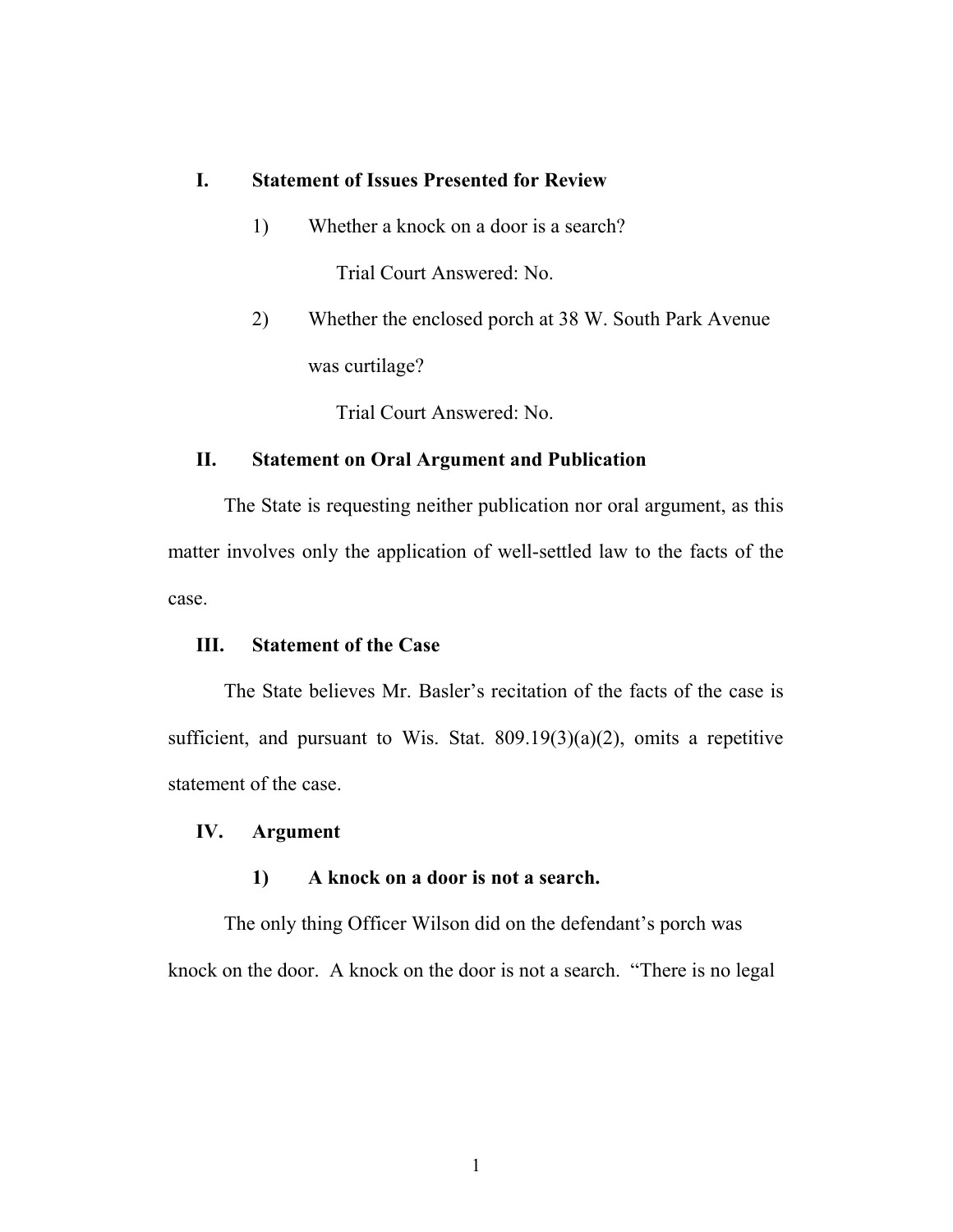requirement of obtaining a warrant to knock on someone's door." State v. Robinson, 2010 WI 80, ¶32, internal citations omitted.

Police activity only implicates the fourth amendment if it represents a search under the fourth amendment. State v. Whitrock, 161 Wis.2d 960, 971 (1991).

The Court found "[t]here is no evidence to suggest that had the officer knocked on the other door of the porch that the circumstances would have been any different." R (record) 36:P (page) 3. The officer knocked on what he believed was the defendant's front door, the defendant came out, and an OWI investigation and arrest ensued.

The knock on the defendant's door was not a search, and fourth amendment doctrine on search and seizure is not properly applied to police conduct in this case.

# 2) The enclosed porch was not part of the home itself for fourth amendment purposes

"The protection provided by the Fourth Amendment to a home also extends to the curtilage of a residence. The curtilage is the area to which extends the intimate activity associated with the sanctity of a [person's] home and the privacies of life and therefore has been considered part of

2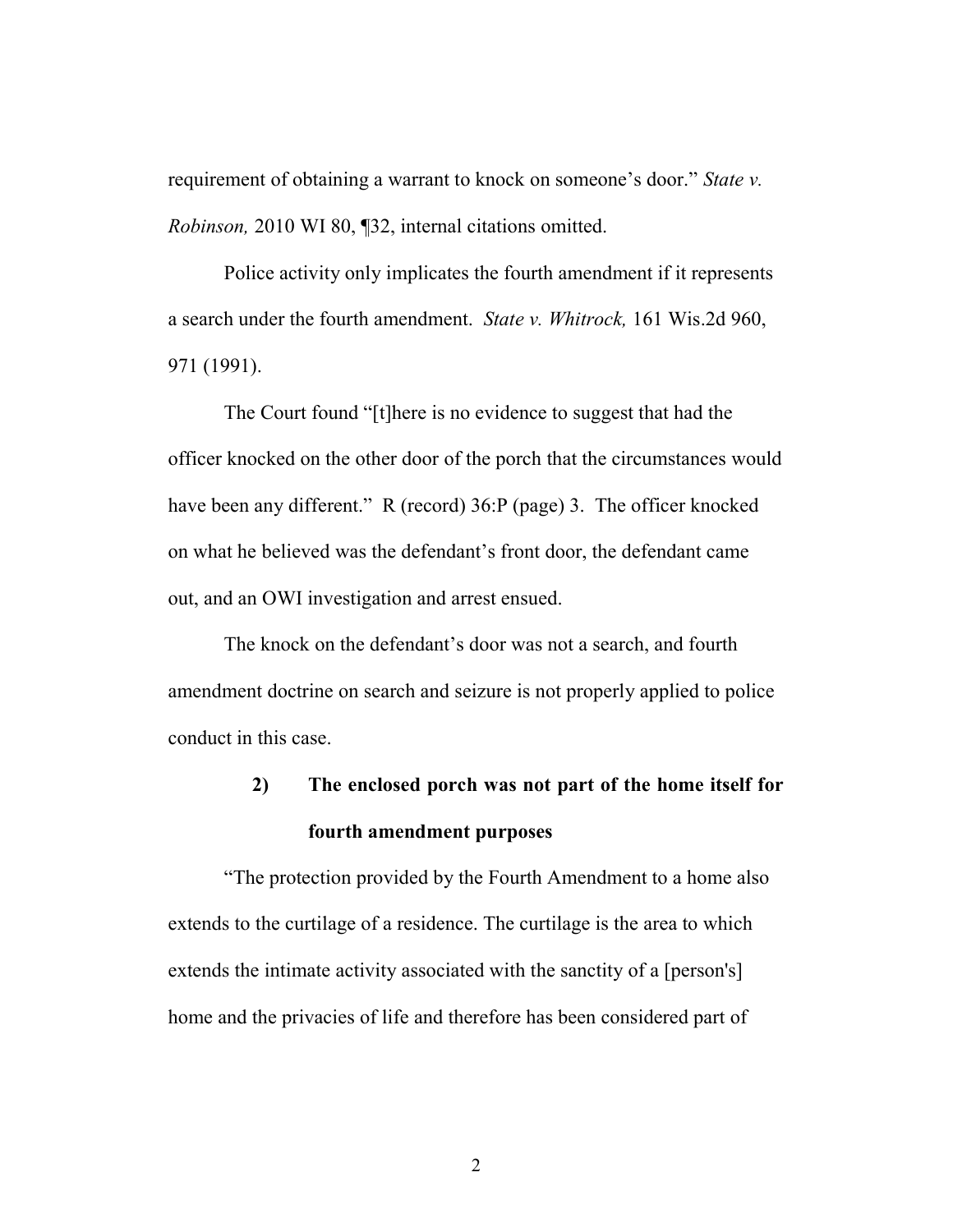[the] home itself for Fourth Amendment purposes." State v. Dumstrey, 2016 WI 3, ¶ 23 (internal citations omitted).

Dumstrey sets forth a four part test to determine if a space is curtilage.

- (1) The proximity of the area claimed to be curtilage to the home
- (2) Whether the area is included within an enclosure surrounding the home
- (3) The nature of the uses to which the area is put, and
- (4) The steps taken by the resident to protect the area from observation by people passing by.
- Id., at ¶32

A court does not mechanically apply these factors as part of a finely tuned formula. Instead, the factors are useful analytical tools only to the degree that, in any given case, they bear upon the centrally relevant consideration—whether the area in question is so intimately tied to the home itself that it should be placed under the home's 'umbrella' of Fourth Amendment protection. Id.

Mr. Basler's enclosed porch is not constitutionally protected curtilage. While it is attached to his house and enclosed, so are virtually all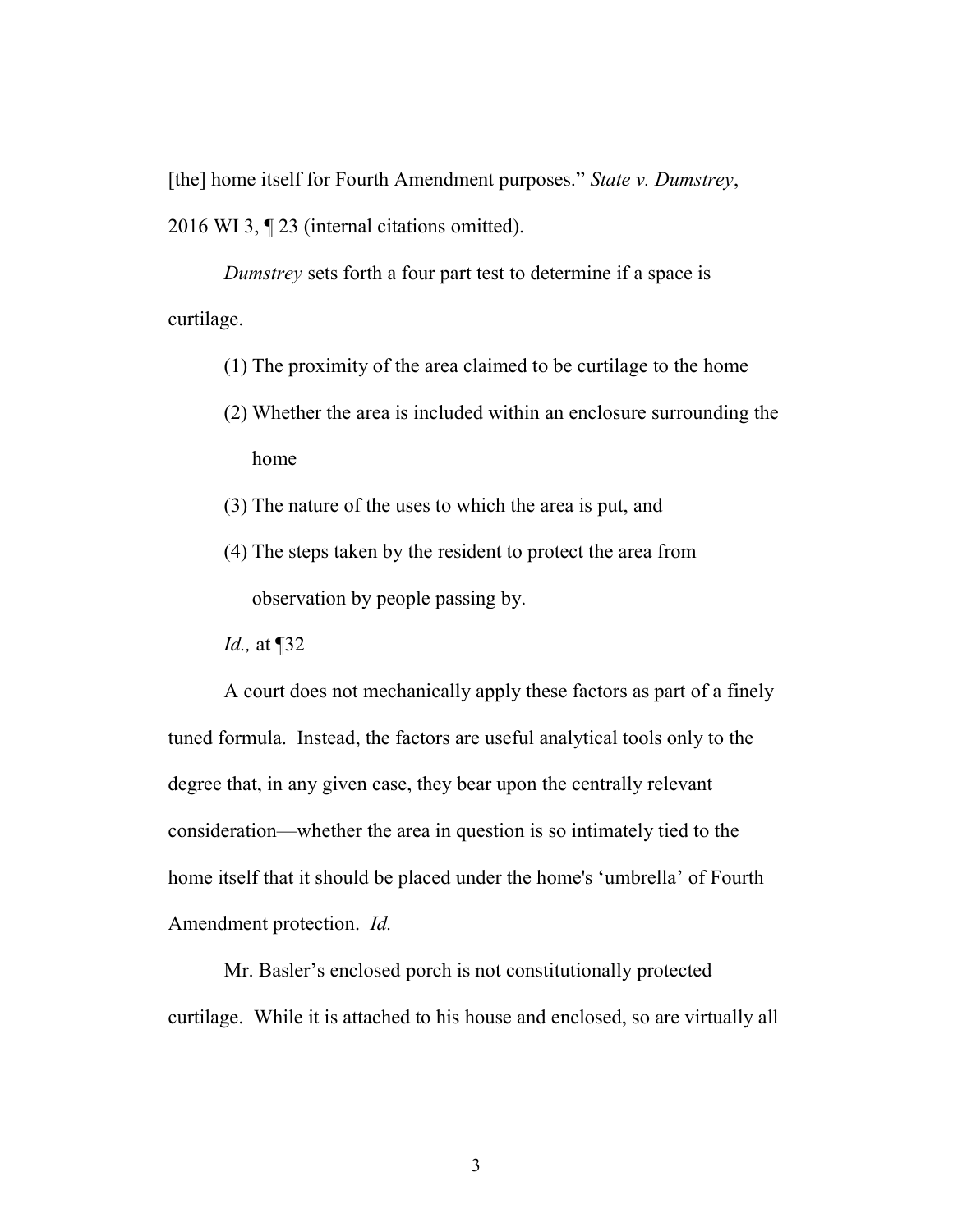porches, including the smallest of concrete pads with a decorative or functional arm rail around it.

The photographic evidence shows this porch is used as a porch. There is furniture for lounging, and in fact a doormat can be clearly seen in front of the French doors where Wilson knocked and encountered the defendant. Br. of Def-App., P8.

There is no evidence the residents of 38 W. South Park took any steps to protect the area from observation from passersby. There are no window coverings, "no trespassing" signs, or any evident steps to keep the area secret from anyone. There is a doorbell on the outside of the first door to the enclosed porch, but other than that feature there is no message to the public, or to the police, that Mr. Basler considers the first door the entry to his private residence. *Id.*, at 9.

Officer Wilson entered Mr. Basler's porch and knocked at what he reasonably believed was the defendant's front door. The area in question in this case is not so intimately tied to the home itself that it should be placed under the home's 'umbrella' of Fourth Amendment protection. He made no illegal trespass to 38 W. South Park's curtilage, and the defense motion was properly denied.

4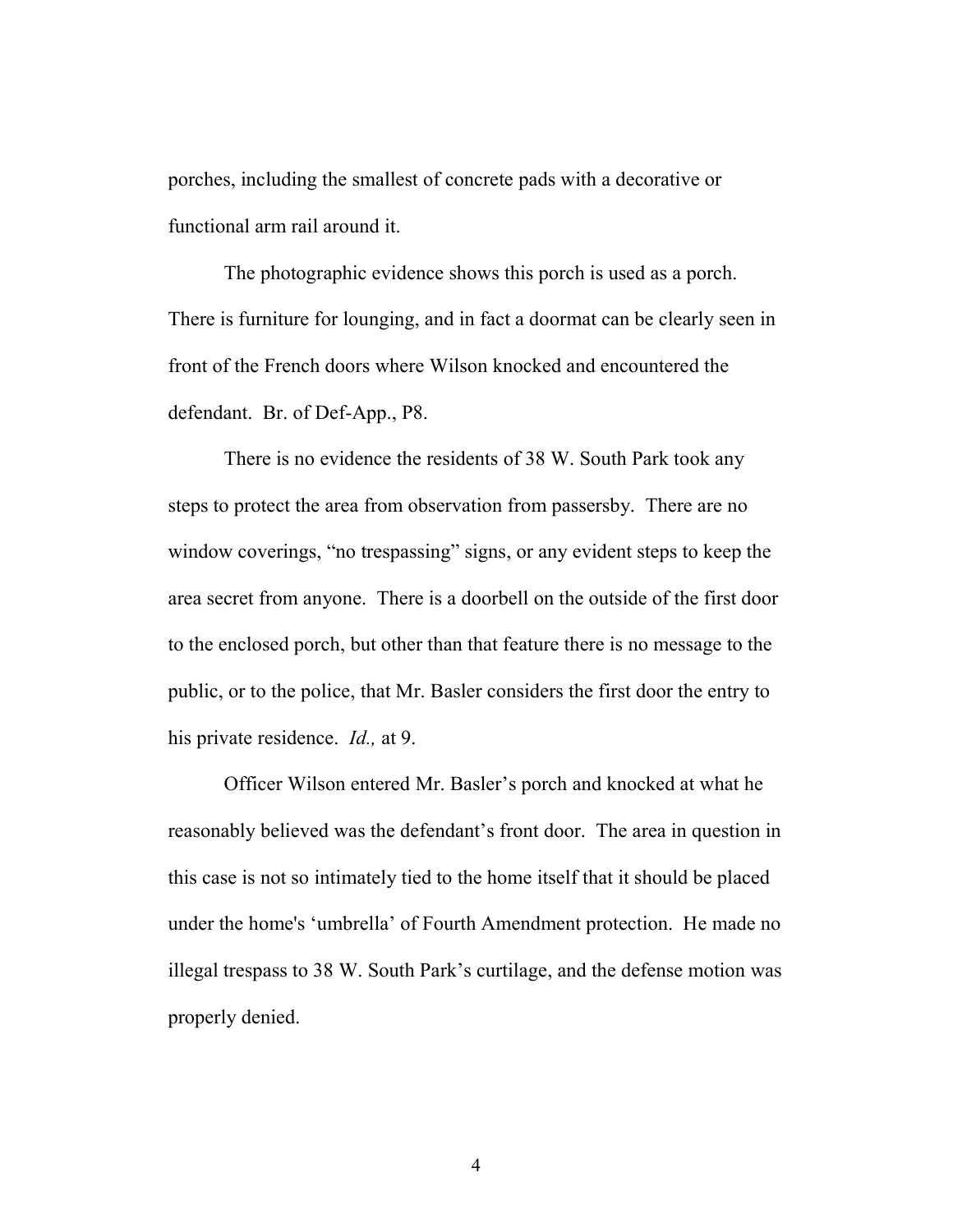#### V. Conclusion

For the reasons set forth above, Officer Wilson conducted no search by knocking on the defendant's front door. Mr. Basler's front porch was not constitutionally protected curtilage. The trial court did not err in denying the defendant's motion to dismiss.

Dated at Oshkosh, Wisconsin this March 26, 2019

By:  $\frac{\text{E}}{\text{E}}$ 

Adam J. Levin WSBA No. 1045816 Assistant District Attorney Winnebago County, Wisconsin Attorney for the Respondent